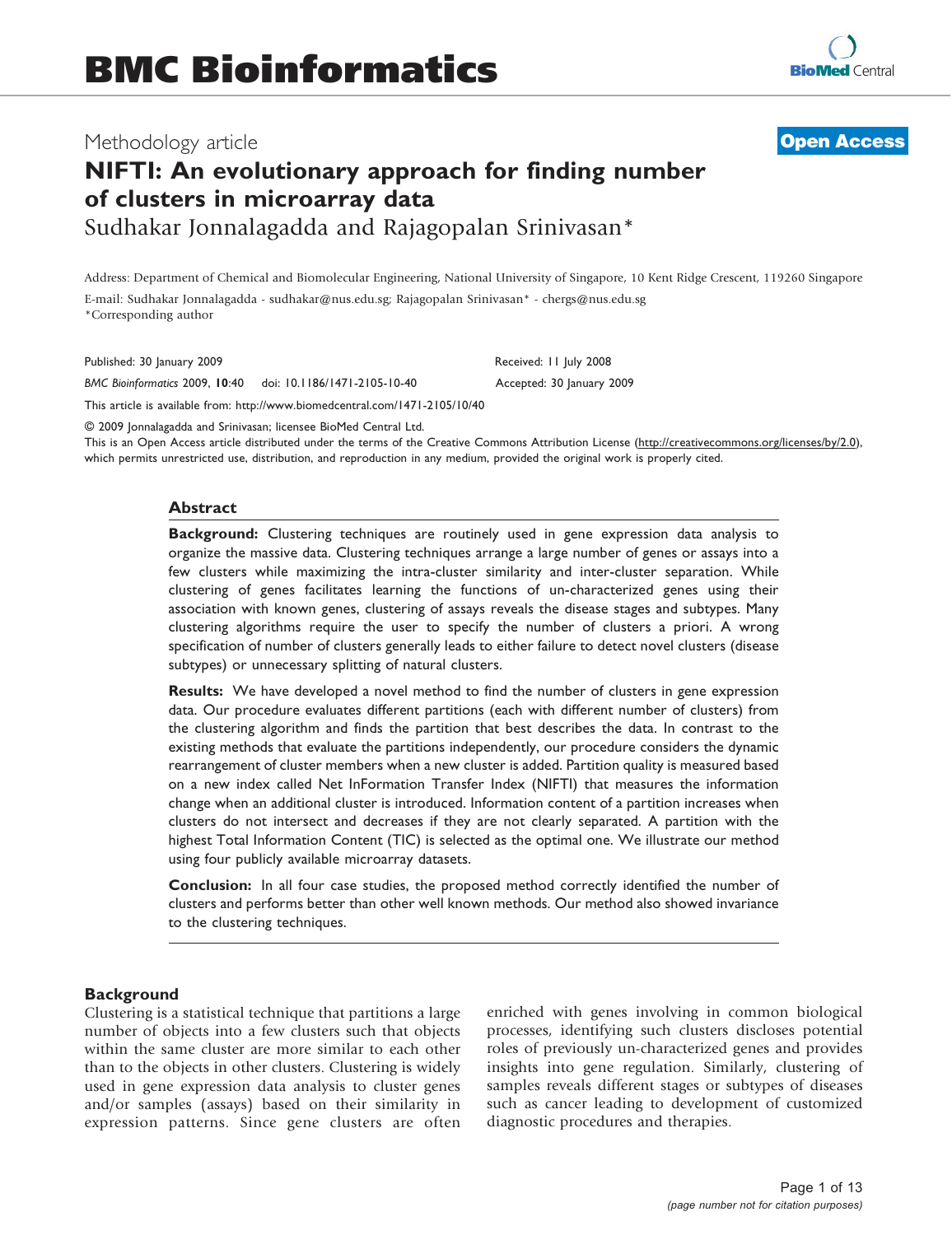Despite the widespread use of clustering algorithms in gene expression data analysis [[1](#page-11-0)[-6\]](#page-12-0), selection of clustering parameters continues to be a challenge. In many cases, the optimal specification of number of clusters, k, is difficult especially if there is inadequate biological understanding of the system [\[7\]](#page-12-0). A suboptimal specification of number of clusters can generally result in misleading results – either all classes may not be identified or spurious classes may be generated [[8](#page-12-0)]. While the correct number of clusters can be identified by visual inspection in some cases, in most gene expression datasets, the data dimensions are too high for effective visualization. Hence, methods that find the optimal number of clusters are essential.

Several methods have been proposed for finding the number of clusters in data. The popular methods evaluate the partition using a metric and optimize it as a function of number of clusters. Comprehensive reviews of these methods are available elsewhere [\[9-11\]](#page-12-0). Here we briefly describe some recent methods recommended for gene expression data analysis. Tibshirani et al. [\[12](#page-12-0)] proposed the gap statistic that measures the difference between within-cluster dispersion and its expected value under the null hypothesis. The k that maximizes the difference is selected. Since the gap statistic uses within-cluster sum of squares around the cluster means to evaluate the withincluster dispersion, this method is suitable for compact, well separated clusters. Dudoit and Fridlyand [[13\]](#page-12-0) proposed a prediction based re-sampling method for finding the number of clusters. For each value of  $k$ , the original data is randomly divided into training and testing sets. The training data is used to build a predictor for predicting the class labels of the test set. The predicted class labels are compared to that obtained by clustering of test data using a similarity metric. This value is compared to that expected under an appropriate null distribution. The  $k$  for which the evidence of significance is the largest is selected. Ben-Hur et al. [\[14](#page-12-0)] proposed a similar resampling approach where two random subsets (possibly overlapping) are selected from the data. The two random subsets are subsequently clustered independently and the similarity between the resulting partitions is measured. The similarity is measured for multiple runs and its distribution is visualized for each k. The optimal number of clusters is selected where transition from high to low similarity occurs in the distribution. The approach of Dudoit and Fridlyand as well as Ben-Hur et al. assume that the sample subset can represent the inherent structure in the original data which may not be true for small clusters. Furthermore, the user has to manually locate the transition in Ben-Hur et al. approach.

Recently, Bolshakova and Azuaje [\[15](#page-12-0)] employed Silhouette [\[16](#page-12-0)], Generalized Dunn's index [\[8\]](#page-12-0), and DaviesBouldin index [\[17](#page-12-0)] on gene expression data. These methods use the intra- and inter-clusters distances to identify the best partition. In general, cluster validation is easier when the underlying clusters are well separated. But, most cluster validation methods lead to suboptimal results when inter- and intra-cluster distances vary largely. To illustrate this, consider the artificial dataset in Figure 1 consisting of 600 objects in three clusters (A, B, and C). Clusters B and C are closer to each other and far from Cluster A. Figure [2](#page-2-0) shows the results of Silhouette, normalized Dunn's and normalized Davies-Bouldin indices for this dataset. For ease of visualization, all indices have been min-max re-scaled to [0 1]. For a given index value  $I_k(k = 1,2,3, \dots k_{max})$ , the re-scaled index value is obtained as

$$
\hat{I}_k = \frac{I_k - min(I_k)}{max(I_k) - min(I_k)}\tag{1}
$$

Silhouette, Generalized Dunn's index, and Davies-Bouldin indices incorrectly identified only 2 clusters in this dataset. A partition with two clusters  $\{A\}$  and  $\{B \cup$ C} is more favorable according to intra- and inter-cluster distance based methods. Gene expression data contain clusters of different sizes, shapes, and there exist smaller clusters within the larger well-separated cluster [\[18](#page-12-0)]. Hence, the methods for finding number of clusters based on intra- and inter-cluster distances do not perform well for gene expression data (see results). This finding motivates development of new methods that do not rely on intra- and inter-cluster distances.



#### Figure 1

Two dimensional artificial dataset with 3 inherent clusters (A, B, and C). Clusters B and C are closer to each other and far from Cluster A.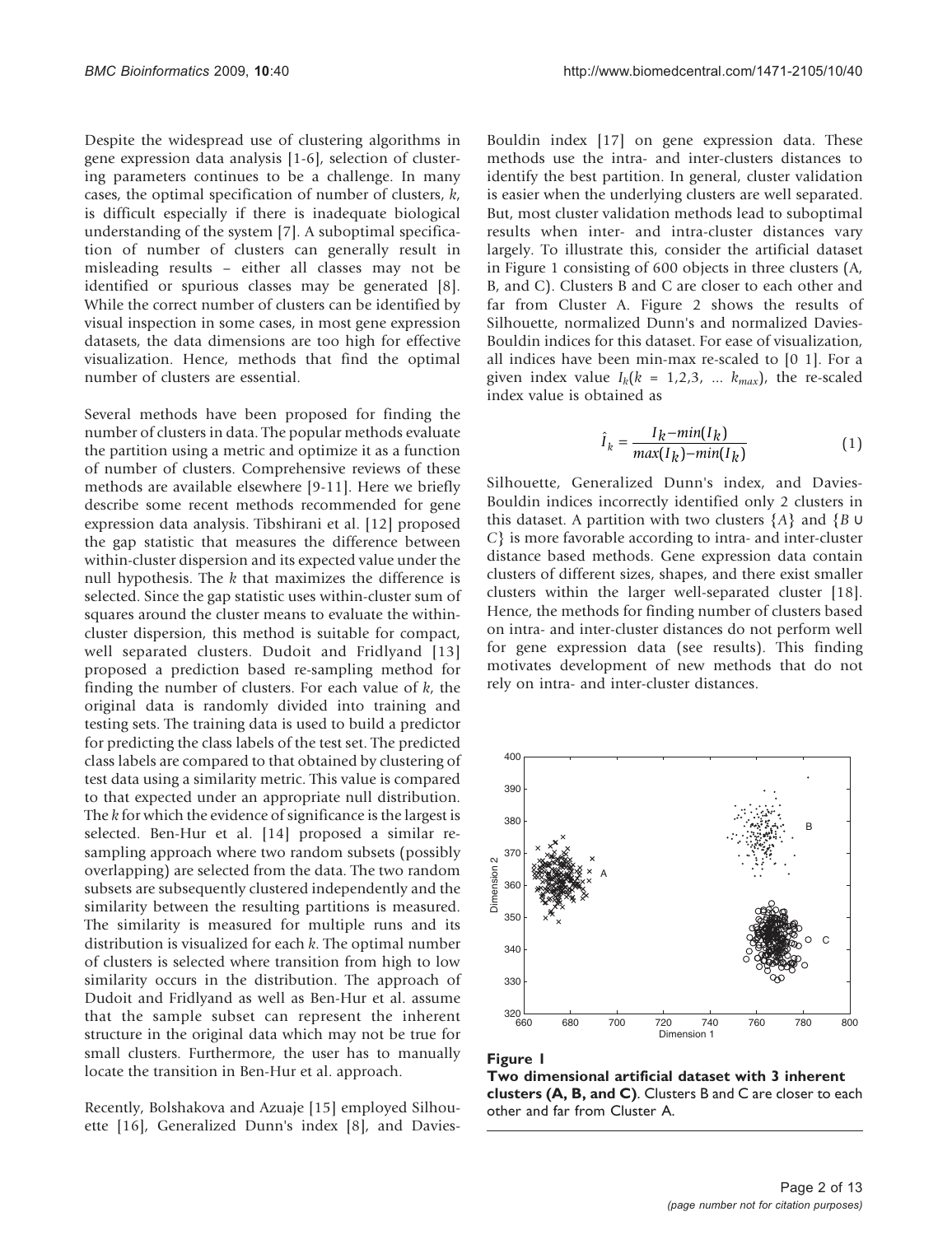<span id="page-2-0"></span>

# Figure 2

Cluster validation results for the artificial dataset in Figure 1. All three indices, Silhouette (dash line), Dunn's (dot line), and Davies-Bouldin (dash-dot line) incorrectly predict 2 clusters although the underlying data can be seen to have 3 clusters (\* indicates the optimal number of clusters predicted by specific index).

In this paper, we propose a new method to find optimal number of clusters in the data. Our approach is based on an evolutionary view of the clustering process (Figure 3). We start by considering the whole dataset as a single cluster and notate it as Generation 1  $(G_1)$ . In each subsequent generation, the number of clusters,  $k$ , is incremented by one and the data re-clustered. A generation with  $k$  clusters is notated as  $G_k$ . The net change in the information content due to the addition of a cluster is measured using Net InFormation Transfer Index (NIFTI). NIFTI includes two components – direction of information change and magnitude of information change – in its calculation. The direction of change indicates whether information is gained or lost during evolution. The magnitude indicates the extent of change. During evolution, objects from  $i^{th}$  cluster,  $C_k^i$ , in the current generation,  $G_{k}$ , will be distributed across several clusters in the next generation,  $G_{k+1}$ . The clusters in  $G_{k+1}$  that receive objects from  $C_k^i$  are called as offspring of parent cluster  $C_k^i$ . NIFTI considers this rearrangement of cluster members when a new cluster is added for calculating the information change. The net information change is the sum of the information change for all parent clusters. Information increases if offspring clusters are separable. We use a simple but effective procedure with statistical basis to check the separability of offspring clusters. The magnitude of information change is calculated using information theory. This evolutionary procedure is carried out for a predefined number of generations  $(G_{max})$ . The Total Information Content, TIC, of a partition is defined as the cumulative



# Figure 3

Proposed cluster validation procedure. The procedure starts with unclustered data  $(G<sub>1</sub>)$ . In each subsequent generation, an additional cluster is added and the data reclustered. The Net InFormation Transfer calculated based on the evolution of objects during the generation. This procedure is carried out for a predefined number of generations ( $G_{max}$ ). Finally the partition with highest total information is selected as the optimal partition.

information gained till that generation. A partition with the highest TIC is selected as the best partition. While testing for separability of clusters, NIFTI does not give weightage for largely separated clusters or penalize marginally separated clusters, thus eliminates the problems associates with varying inter-cluster distances.

# **Results**

Four publicly available microarray datasets are used to illustrate the performance of the proposed approach. The first two datasets are time-course datasets. In time-course datasets, genes are clustered based on their similarity in expression patterns. The other two datasets contain data from different samples.

Two different clustering techniques, namely k-means and model-based, are used for generating partition with different number of clusters. The distance metrics used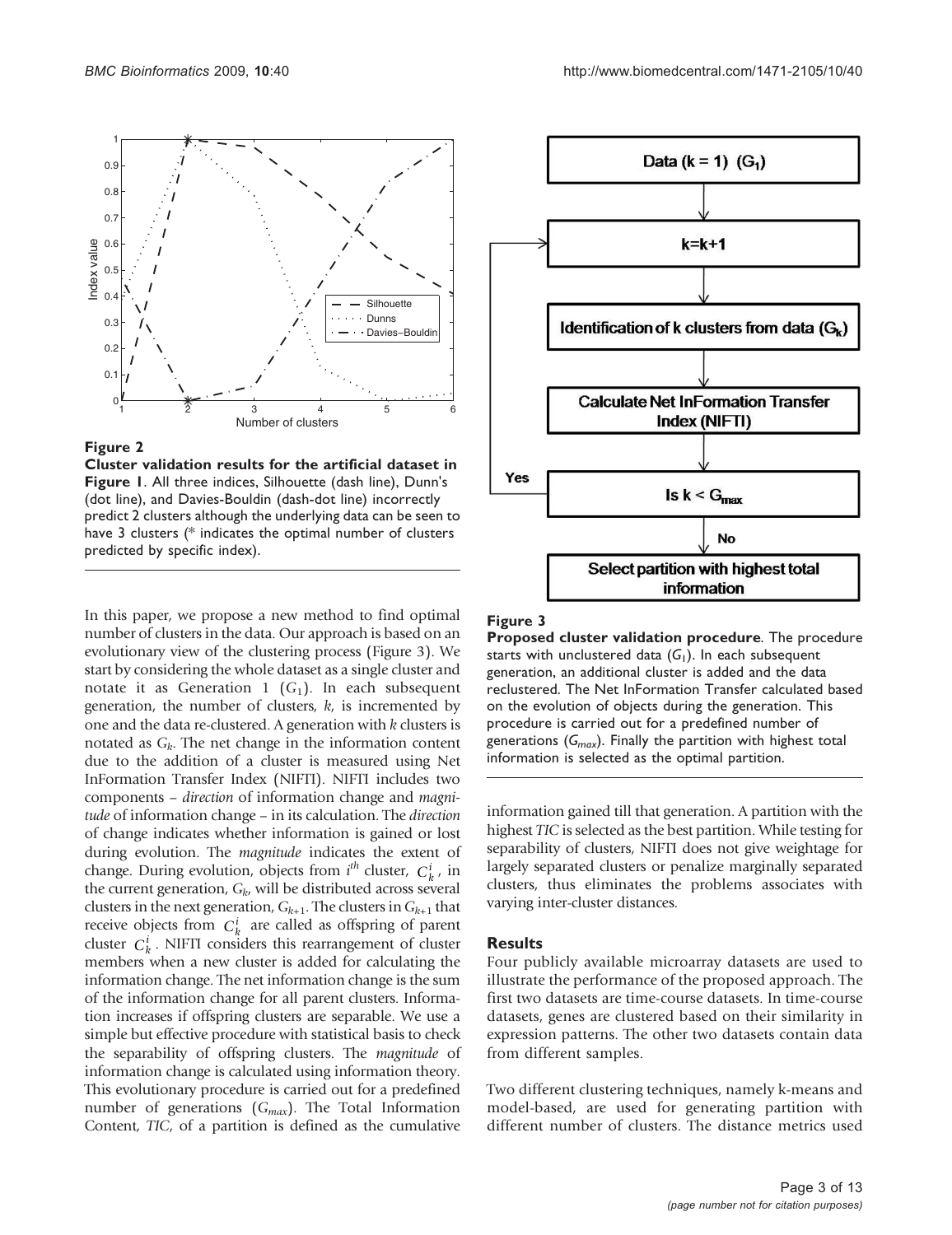for clustering are the same as those used by the data publishers i.e Pearson coefficient for first, third, and fourth case studies and standard correlation coefficient for the second dataset. In all the case studies, the maximum number of generations,  $G_{max}$  is selected as [\[19](#page-12-0)]:

$$
G_{max} \le \sqrt{N} \tag{2}
$$

where N is the number of objects to be clustered.

#### Case Study 1 : Yeast cell-cycle data

The Yeast cell-cycle dataset was generated by Cho et al. [[20\]](#page-12-0). Oligonucleotide microarrays were used to monitor the expression levels of all known and predicted Yeast genes during two cell-cycles. Expression levels were measured at 17 time points with a time period of 10 min. The aim of this experiment was to identify the cellcycle controlled genes in Yeast. Cho et al. visually observed the highly variant genes for consistent periodicity during the cell-cycle and identified 384 genes. These 384 genes were classified into five classes – early G1, late G1, S, G2, and M phases – based on their peak expression. Since the number of clusters is known for this dataset, the 384 cell-cycle genes are used to validate the proposed method.

The proposed method, NIFTI, correctly identifies five clusters in this dataset using k-means method (Figure 4). For comparison, the results for Silhouette, Dunn's, and Davies-Bouldin indices are shown in Figure 4. All three indices predict 4 clusters in this data. The reason is as



#### Figure 4

Results for Yeast cell-cycle dataset using k-means clustering. NIFTI (solid line) correctly finds 5 clusters in this dataset. Silhouette (dash line), Dunn's (dot line), and Davies-Bouldin (dash-dot line) indices predict only 4 clusters. follows. At  $k = 4$ , genes from S and G2 phases are combined into one cluster while those from Early G1, Late G1, and M phases are clustered correctly. These four clusters are well-separated. When the number of clusters is increased to 5, while S and G2 clusters are identified correctly, the inter-cluster distance is small. The three methods therefore identify the partition with four clusters as optimal. In contrast to these distance based methods, the proposed method gives no weightage for larger inter-cluster distances and correctly identifies 5 clusters.

The five clusters identified by k-means clustering correspond to the five phases of cell-cycle – early G1, late G1, S, G2, and M phases. For example, cluster 1 contains the cell-cycle regulated genes including PCL9, SIC1 and DNA replication genes CDC6 and CDC46 that are classified into early G1 by cho et al. [[20](#page-12-0)]. The mean expression profile of this cluster shows single peak during the early stage of G1 (Figure 5). Similarly, other clusters are also enriched with genes that are classified into one of the reported clusters and their mean expression profiles peak during the corresponding stages (Figure 5).



# Figure 5

Mean expression levels of Yeast cell-cycle clusters. Solid line represents the mean expression profile of clusters reported by [[20\]](#page-12-0) and dash line corresponds to the optimal clusters from NIFTI. A strong similarity between the two can be observed.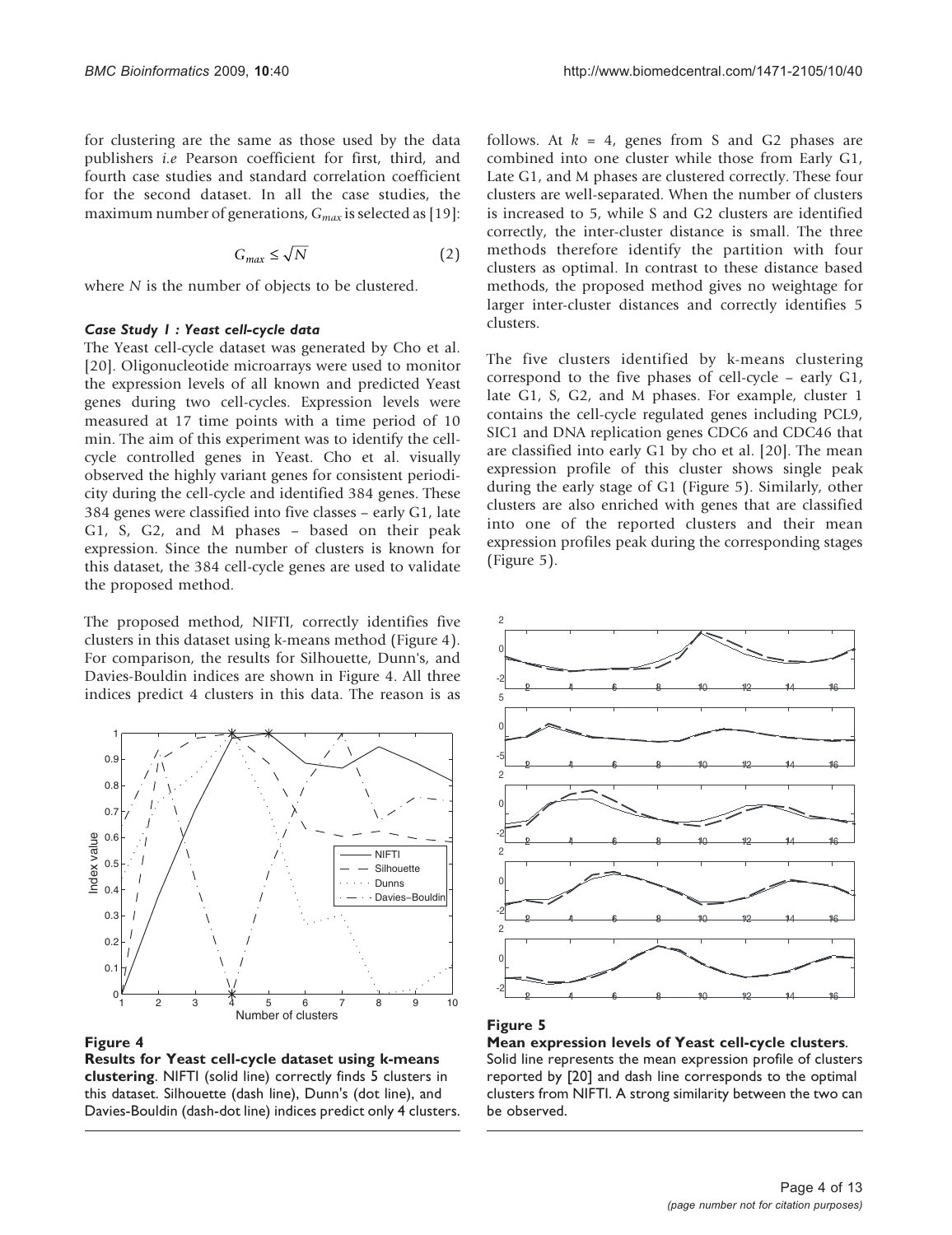

Figure 6 Scores plot of Yeast cell-cycle dataset. The first two PCs capture 65% variance.

However, some of the genes especially S phase genes are found to be 'mis-classified' by k-means clustering algorithm. To understand the discrepancy, we used Principal Component Analysis and plotted the scores with the first two dominant Principal Components (Figure 6). From Figure 6, it is clear that some of the genes from reported classes, especially S phase genes, are distributed to other classes. The k-means algorithm put those genes in appropriate classes which explains the mismatch between the reported and k-means partitions [see additional file [1](#page-11-0)].

Results for this dataset using model-based clustering are shown in Figure 7. NIFTI correctly identifies 5 clusters using model-based clustering as well. Since the 'true' (reported) partition is available for this dataset, we compare the clustering results using k-means and modelbased clustering with reported partition using Jaccard Coefficient (JC) which measures the similarity between two partitions. Let C be the partition from the clustering algorithm and  $P$  be the reported solution. The JC measures the extent to which C matches with P

$$
JC = \frac{n_{11}}{n_{11} + n_{10} + n_{01}}\tag{3}
$$

where  $n_{11}$  is the number of pairs of objects that are in the same cluster in both C and P,  $n_{10}$  is the number of pairs of objects that are in the same cluster in C but not in P, and  $n_{01}$  is the number of pairs of objects that are in the same cluster in P but not in C. JC takes a value between 0 (complete mismatch) and 1 (perfect match). The better the agreement between identified and the 'true' solution, the higher the value of JC. Figure 8 shows the JC for Yeast



Figure 7 Results for Yeast cell-cycle dataset using model-based clustering. NIFTI correctly finds 5 clusters in this dataset.



Figure 8 Jaccard Coefficient for Yeast cell-cycle dataset. The JC has a maximum at  $k = 5$  indicating that there are 5 clusters.

cell-cycle five phase criterion data as a function of number of clusters using k-means and model-based algorithm. The JC takes a maximum value of 0.445 at  $k = 5$  indicating that in the given range of k the extracted partition best matches with the reported one. This clearly shows that the 5 clusters identified using proposed method are correct.

#### Case Study 2 : Serum data

The Serum gene expression dataset is reported by Iyer et al. [[21\]](#page-12-0). In this study, the response of human fibroblasts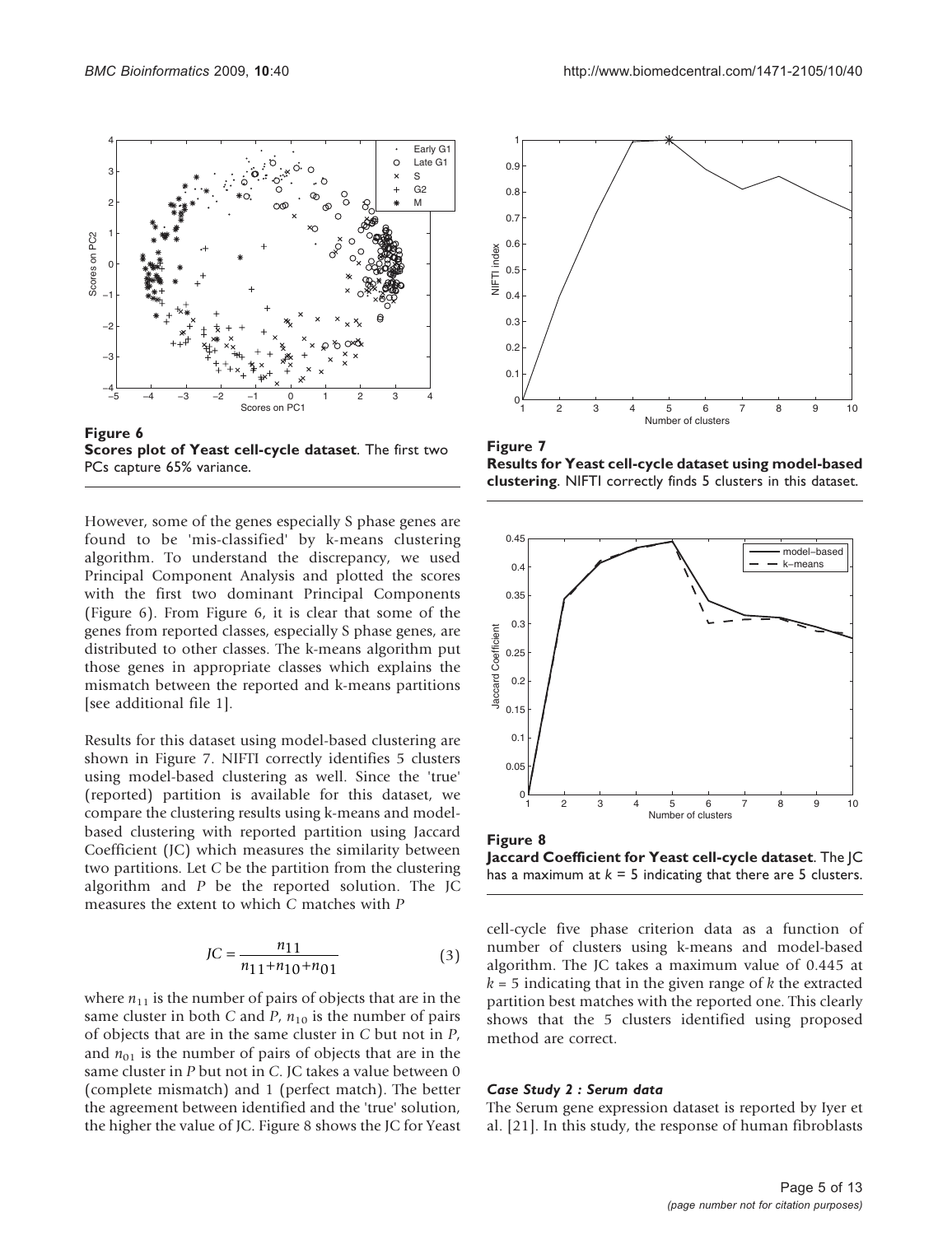to serum was measured using microarrays containing around 8000 probes. Iyer et al. employed filtering techniques and shortlisted 517 most variant genes. They used hierarchical clustering and identified 10 clusters in this dataset using visualization tools. We use these 517 genes in this case study.

NIFTI identifies 6 clusters in this dataset using k-means clustering (Figure 9). This result is supported by an other independent study using a graph-theoretical clustering algorithm [\[6\]](#page-12-0). The Silhouette, Dunn's and Davies-Bouldin indices identify only 2 clusters in the dataset (Figure 9). This dataset is more complex than the previous one. It contains two large clusters – one with up-regulated genes and another with down-regulated genes. All the other clusters are embedded in these large clusters. The ratio of difference between the intra- and inter-clusters distances is highest at  $k = 2$ . So any distance based method will generally identify only two clusters in this dataset. Multiple peaks were observed for NIFTI index for this dataset with the highest peak at  $k = 9$  when model-based clustering is used for generation partitions (Figure 10). However, the Jaccard Coefficient between the partitions from model-based clustering and the reported partition has the highest value at  $k = 6$  (Figure 11) indicating 6 clusters in this dataset.

In the next two case studies, the datasets contain gene expression data from different cancer samples. In these datasets, samples are clustered based on their similarity in expression patterns. Model-based clustering is not



#### Figure 9

Results for Serum dataset using k-means clustering. NIFTI (solid line) predicts 6 clusters. Silhouette (dash line), Dunn's (dot line), and Davies-Bouldin (dash-dot line) estimate only 2 clusters.

suitable for these datasets as it uses covariance matrix in its computation. The estimation of covariance matrix is inaccurate for sample clustering as the number of samples in each cluster are very small. So results are given for only k-means clustering.

#### Case Study 3 : Lymphoma data

The lymphoma dataset was reported by Alizadeh et al. [[22](#page-12-0)]. In this experiment, cDNA microarrays were used to



# Figure 10

#### Results for Serum dataset using model-based

clustering. NIFTI index has multiple peaks with a maximum peak ak  $k = 9$ . However, the Jaccard coefficient between the partition from model-based clustering and expert partition has maximum at  $k = 6$  (Figure 11).



# Figure 11

Jaccard Coefficient for Serum dataset. The Jaccard Coefficient for Serum dataset has maximum at number of clusters  $k = 6$  indicating that identifying 6 clusters is correct.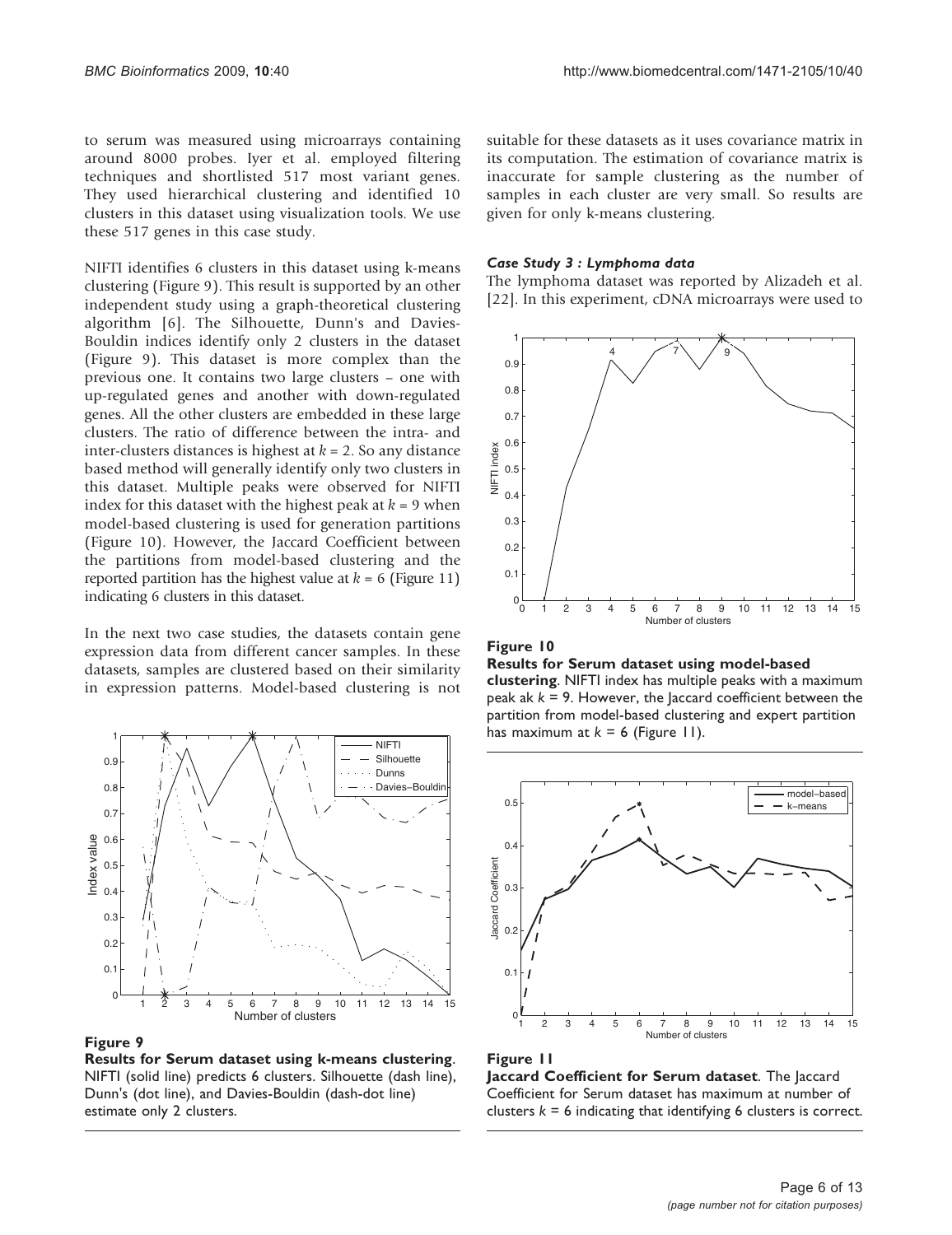characterize gene expression patterns in adult lymphoid malignancies. After filtering, the final data contain 4026 genes whose expression levels were measured using 96 arrays. The dataset comprises samples from three prevalent adult lymphoid malignancies – Diffuse Large B-cell Lymphoma (DLBCL), Follicular Lymphoma (FL), and Chronic Lymphocytic lymphoma (CLL). For comparison, the normal lymphocyte subpopulation under a variety of conditions is also included. The objective of the study was to identify if the presence of malignancy and its type can be identified from gene expression patterns. Alizadeh et al. used hierarchical clustering for clustering the samples and identified two distinct subtypes of DLBCL-Germinal Center B-like DLBCL and Activated B-like DLBCL.

NIFTI finds 4 clusters in this dataset using k-means clustering algorithm with Pearson correlation as the distance measure (Figure 12). Not surprisingly, these four clusters correspond to the four distinct branches of the dendrogram reported in [\[22](#page-12-0)]. Two of these clusters contain the samples from two subtypes of DLBCL namely germinal center B-like DLBCL and activated Blike DLBCL. The third cluster contains all FL and CLL samples along with the resting blood samples. Most of the cell-cycle control genes, checkpoint genes and DNA synthesis genes that are defined as 'proliferation signature' by [[22\]](#page-12-0) are under expressed in these samples. This makes these samples distinct from DLBCL samples in which the proliferation signature genes are up-regulated. The fourth cluster comprises the remaining normal



# Figure 12

Results for Lymphoma dataset. NIFTI (solid line) finds 4 clusters in this dataset. Silhouette (dash line) identifies 2 clusters. Dunn's (dot line) predicts 3 clusters. Davies-Bouldin (dash-dot line) predicts 4 clusters.

lymphocyte subpopulation under different activation conditions. However, the transformed cell line samples which are grouped with other normal sub-populations by [[22\]](#page-12-0) are clustered with DLBCL samples by k-means. The over-expression of proliferation signature genes in these samples might be the reason that they appear 'closer' to DLBCL samples to k-means. Nevertheless, kmeans clustering correctly clustered two out of the three DLBCL samples that were incorrectly clustered by the hierarchical clustering.

The Silhouette, Dunn's and Davies-Bouldin indices for this dataset are also shown in Figure 12. The Silhouette index estimates only 2 clusters and Dunn's index predicts 3. The lowest value of Davies-Bouldin index occurred at  $k = 10$  in the range of k values tested (it continued to decrease further with increase of  $k$ ). However, Davies-Bouldin index has a local minima at  $k = 4$  indicating four clusters in this dataset. At  $k = 2$ , all DLBCL samples are grouped into one cluster and all other samples (FL, CLL, and normal) are lumped into other. At  $k = 3$ , the latter is split and normal samples are identified as the third cluster. This indicates that at  $k = 2$  and  $k = 3$  subclasses of DLBCL cannot be identified. Only at  $k = 4$ , the two subclasses of DLBCL are identified. This clearly shows the usefulness of proposed method to identify correct number of clusters that aids discovering novel sub-types of diseases.

# Case Study 4 : Pancreas data

The Pancreas dataset used in this study was reported by [[23](#page-12-0)]. In this study, cDNA microarrays were used to analyze gene expression patterns in 14 pancreatic cell lines, 17 resected infiltrating pancreatic cancer tissues (two sub types), and 5 normal pancreases. The final filtered dataset consists of 1493 genes and 36 samples.

As shown in Figure [13](#page-7-0), Silhouette, Dunn's, and Davies-Bouldin indices estimate 2 clusters for this dataset. A partition with two clusters lumps together the normal and pancreatic cancer tissues into a single cluster. The second cluster contains all the pancreatic cancer cell lines. NIFTI estimates four clusters in this data. A partition with four clusters describes this data well: all cancer cell line samples are accurately placed in one cluster, all normal samples are grouped together, and two different cancer tissues are well separated into two clusters. Only one sample was found to be mis-clustered. This partition with four clusters also exactly matches the dendrogram reported in [\[23](#page-12-0)].

# Discussion and Conclusion

The use of clustering techniques in gene expression data analysis is increasing rapidly. To obtain the best results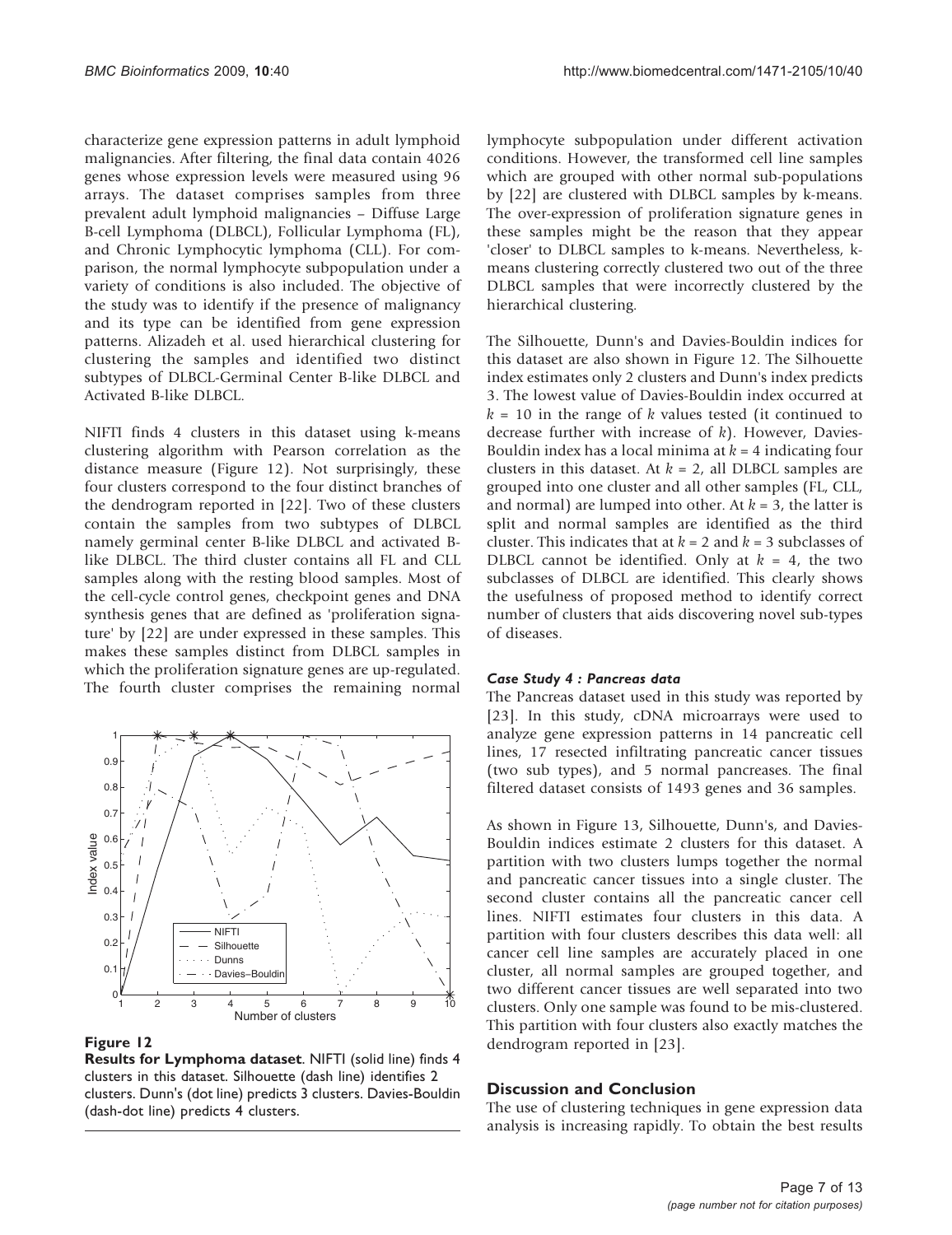<span id="page-7-0"></span>

Figure 13 Results for Pancreas dataset. NIFTI (solid line) finds 4 clusters in this dataset. Silhouette (dash line), Dunn's (dot line), and Davies-Bouldin (dash-dot line) indices predict only 2 clusters.

from these clustering techniques, optimal specification of the number of clusters is essential. Hence, methods that automatically identify the number of clusters in high-dimensional gene expression data have been proposed. Methods for finding the number of clusters in a dataset can be classified as global or local methods [[24\]](#page-12-0). Global methods evaluate clustering results by calculating some measure over the entire dataset whereas local methods consider pairs of clusters and test whether they should be amalgamated. The disadvantage of the global methods is that there is no definition for the measure for  $k = 1$ , *i.e.*, the global methods do not provide any clue whether the data should be clustered or not. Since local methods consider pairs of clusters, they can be used to decide if data should be clustered. The disadvantage of local methods is that they need a threshold value or significance level to decide whether the clusters should be amalgamated. The proposed approach combines both local and global approaches. At the local level, offspring clusters are checked for overlap and this information is converted into a global index.

The well-known methods for finding the number of clusters use within-cluster dispersion and/or inter-cluster distances. These 'distance' based methods are generally suitable when clusters are compact and well-separated but fail when sub-clusters exist. Our approach overcomes this limitation by giving no extra weightage for larger inter-cluster distances. In our approach, clusters lose or gain information based on intersection with other

clusters. The actual distance between the clusters is not taken into consideration. Furthermore, the cumulative way of measuring information content of a partition ensures that information increase as long as a nonintersecting cluster can be identified.

We have compared the performance NIFTI with four other methods – Silhouette, Dunn's, Davies-Bouldin, and Gap statistic – in terms of percentage of correct prediction of actual number of clusters in artificial datasets. The synthetic datasets are generated with number of dimensions  $d = 2$ , 3 and 5 and number of clusters  $k = 3$ , 5, and 8. For each combination of d and  $k$ , 100 artificial datasets are generated and k-means clustering is used for generation of partitions. The results are given in additional file 2. For a given  $d_i$ , the performance of Silhouette, Dunns and Davies-Bouldin indices decreased significantly with increasing  $k$ . For example, for 2-dimensional datasets, the percentage success of these methods dropped from 70% to 20% as k increased from 2 to 8. This is mainly due to decrease in inter-cluster distance with increase in number of clusters. Similar trend of decreasing performance is observed with Gap statistic as well. Also, its performance is very poor (< 20%) with large number of clusters. In all the case studies, NIFTI performed better compared to the other methods. The performance of NIFTI is largely independent of the number of clusters and number of dimensions. This study clearly indicates the efficacy of NIFTI in predicting the number of clusters in data.

However, the proposed method has a limitation. It models clusters as hyper-spheres. Even though modeling clusters as hyper-spheres simplifies the task of finding cluster intersections, it may lead to incorrect results in case the clusters do not have a spherical shape. Nevertheless, this procedure consistently identified the 'correct' number of clusters suggesting, in part, the spherical shape of gene clusters. An independent study also reported that normalization techniques used in gene expression data analysis make the clusters spherical [[4](#page-11-0)].

In this paper, the proposed method is evaluated using k-means clustering algorithm with Pearson correlation as distance measure for the Yeast cell-cycle and lymphoma datasets. The standard correlation coefficient (dot product of normalized vectors) is used for the Serum dataset. These two measures are bounded: the minimum and maximum distances are 0 and 2 respectively. On the other hand metrics such as Euclidian distance and Manhattan distance are unbounded. Hence, the affect of outliers will be high while estimating the cluster radii. This may lead to incorrect estimation of number of clusters. This can be overcome by suitable normalizing the data or selecting other ways to find cluster radius that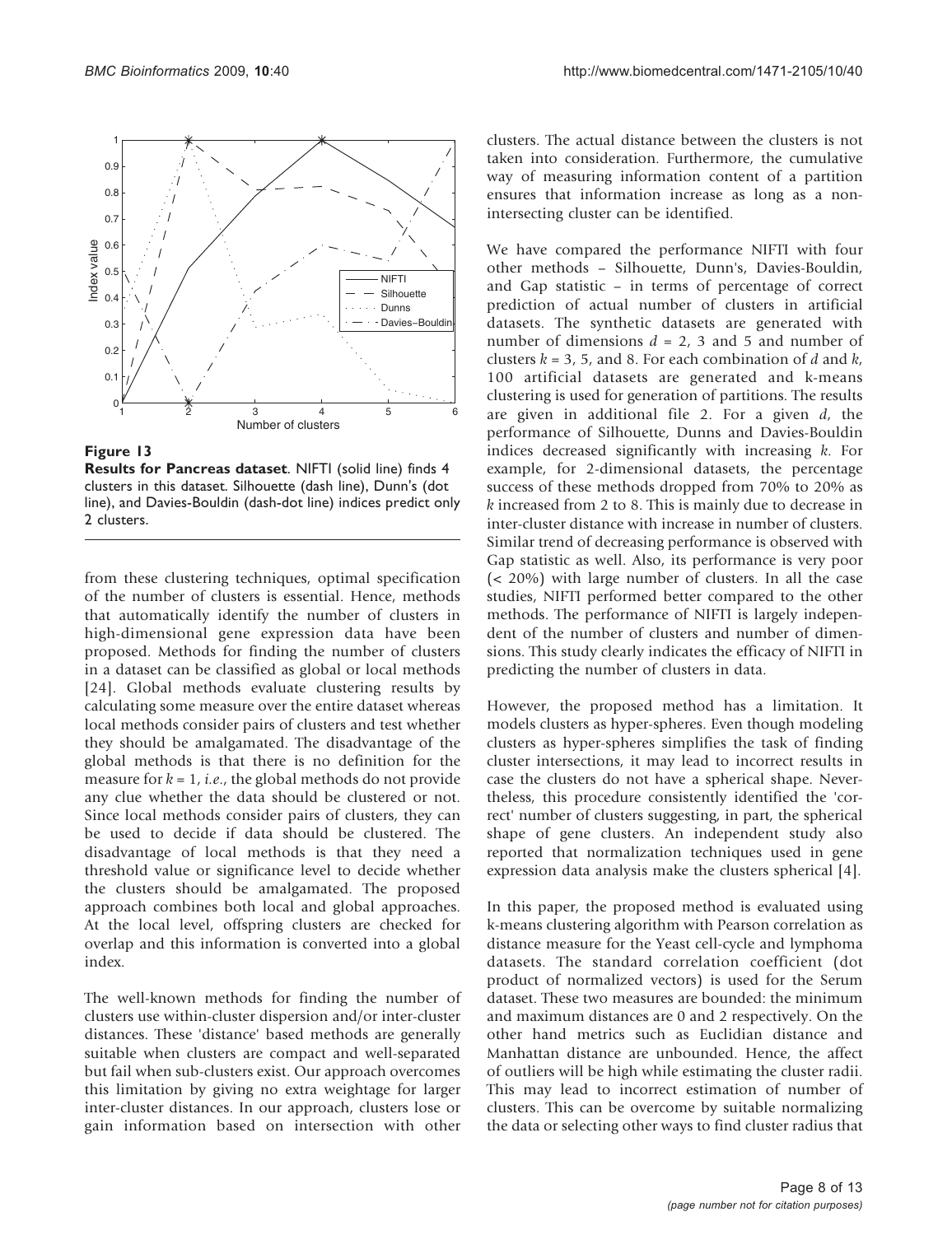are less sensitive to outliers. Further study using various distance metrics and clustering techniques is needed to further evaluate the method.

Generally computational time is an important issue in determining the number of clusters. In this study, we used 100 replicates of k-means algorithm for all datasets. The time required for finding number of clusters is less than 10 minutes for all datasets on a Pentium 4 with 2.8 GHz processor.

# Methods

Let  $Z_{Nxm}$  be the dataset to be clustered containing N objects on which  $m$  features are measured. In gene expression data analysis, N is number of genes and m is number of assays. We use a clustering algorithm to generate a series of partitions from  $G_1$  through  $G_{max}$  with an increment of one cluster in each generation. The migration of the objects during evolution from parent clusters in  $G_k$  to their offspring in  $G_{k+1}$  forms the basis for evaluating the quality of partition in  $G_{k+1}$ . Consider the migration of objects among clusters during evolution from  $G_k$  to  $G_{k+1}$  shown in Figure 14. Three scenarios are possible during evolution:

1. All objects in  $C_k^i$  may continue to be clustered together as a single cluster in  $G_{k+1}$ . We call this phenomenon as cluster conservation. Example: The cluster  $C_k^1$  is conserved as  $C_{k+1}^1$  with all objects intact.

2. Most members of  $C_k^i$  may stay together as a single cluster in  $G_{k+1}$ , but a few escape to other clusters. This phenomenon is termed as cluster leakage. Example: Out of 400 objects in cluster  $C_k^2$  most stay together in  $C_{k+1}^2$ , 15 leak to  $C_{k+1}^3$ .



Figure 14

Behavior of cluster members during evolution. A few clusters in  $G_k$  continue as single clusters in  $G_{k+1}$  while others disassociate or undergo leakage.

3. Members of  $C_k^i$  migrate to a small number  $\geq 2$  of clusters in  $G_{k+1}$  such that each recipient cluster receives a significant fraction of objects. This is called as cluster disassociation. Example: Cluster  $C_k^3$  disassociates to  $C_{k+1}^3$ and  $C_{k+1}^4$ .

During evolution from  $G_k$  to  $G_{k+1}$ , some clusters are conserved, some disassociated, and others undergo leakage. The quality of the partition is measured in terms information transferred from  $G_k$  to  $G_{k+1}$  using the Net InFormation Transfer Index (NIFTI). The TIC of partition is calculated for each generation as the sum of cumulative information transferred till that generation. The partition with the largest TIC is selected as the optimal one. The TIC for a partition at  $(k + 1)^{th}$ generation is given by:

$$
TIC_{k+1} = TIC_k + NIFTI_{G_k \to G_{k+1}}
$$
 (4)

where  $TIC_1 = 0$ .

The optimal number of clusters is given by:

$$
k_{optimal} = \underset{1 \le k \le k_{max}}{\arg \max} TIC_k \tag{5}
$$

# Net InFormation Transfer Index (NIFTI)

The Net InFormation Transfer Index during evolution from  $G_k$  to  $G_{k+1}$  is defined as the sum of the information changes of all parent clusters weighted by the fraction of total objects they contain.

$$
NIFTI_{G_k \to G_{k+1}} = \sum_{i}^{k} \frac{N_k^i}{N} \times g_k^i
$$
 (6)

where  $N_k^i$  is the number of objects in  $i^{th}$  parent cluster and  $g_k^i$  is its change in information as it evolves from  $G_k$ to  $G_{k+1}$ . Equation 6 is similar to the one used by Li et al. [[25](#page-12-0)] for calculating the information content of a partition.

The change in information of a parent cluster  $C_k^i$  is given by:

$$
g_k^i = D_k^i \times M_k^i \tag{7}
$$

 $D_k^i$  is the direction (gain or loss) and  $M_k^i$  the magnitude of information change arising from  $i<sup>th</sup>$  parent cluster.

The objective of clustering is to identify clusters where objects within a cluster are more similar to each other compared to objects within other clusters. Geometrically, this means that clusters should be distant and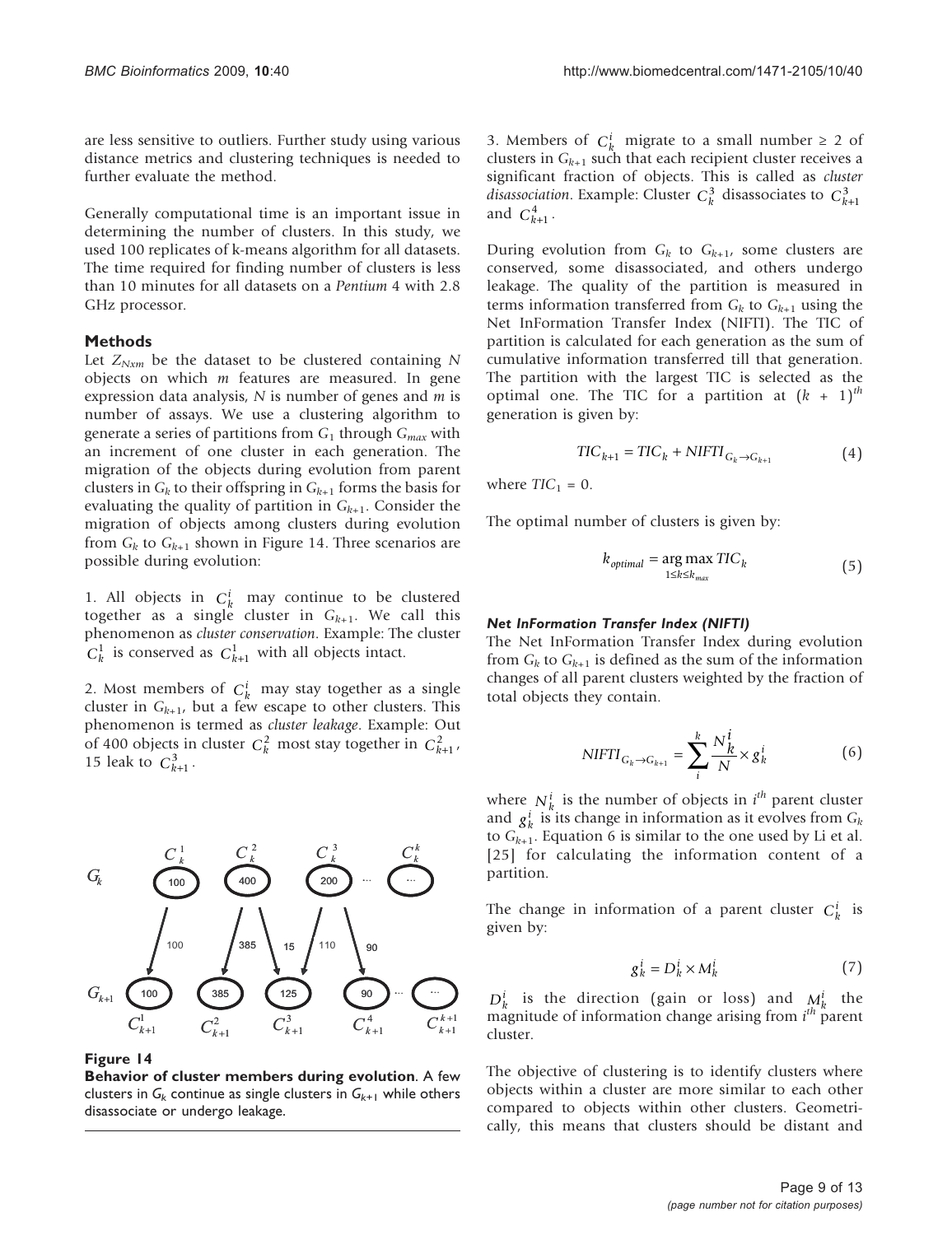separable from each other in the m dimensional feature space. Here, we propose a statistical test to check whether offspring clusters are separable or not. If the offspring of parent cluster are separable from other sibling, information is deemed to have been gained during transfer and  $D_k^i$  takes +1. In contrast, if offspring are not separable, information is deemed to be lost during transfer and  $D_k^i$ is -1. In contrast to other methods, the NIFTI is not weighted as per the inter- and intra-cluster distances.

The magnitude of information change,  $M_k^i$ , is calculated using Shannon entropy given by:

$$
M_k^i = \sum_{j=1}^r -p_k^{ij} \ln p_k^{ij}
$$
 (8)

where *r* is the number of offspring and  $p^{ij}$  (*j* = 1,2, ..., *r*) is the fraction of objects that  $j^{\bar{t}h}$  offspring inherits.

As described before, during evolution from  $G_k$  to  $G_{k+1}$ , some clusters are conserved, some disassociated, and others undergo leakage. Consequently *M<sup>k</sup> i* is 0 for conservation, small for leakage, and large for cluster disassociation. Offspring clusters are tested using a separability test and NIFTI increases if they are separable and decreases otherwise. We propose a simple but effective test for separability of clusters. The cluster separability test is described below.

#### Test for separability of offspring

Though a parent cluster can result in many offspring, in practice it is observed that most members of a parent cluster migrate to a few proximal offspring. This is not a surprise since only one additional cluster is added at each step. Therefore, the incremental reorganization that takes place during evolution is minimal. We term those offspring which inherit large fractions of objects from a parent as the dominant offspring. The information transferred for a parent cluster can be approximated by considering only the dominant offspring. The information change arising from the other offspring (nondominated) is very small and can be neglected. Hence,  $r$  in Equation 8 is set to 2 for all parent clusters.

Let  $X$  and  $Y$  be the two dominant offspring of a parent cluster given by:

$$
X = \arg\max_{j} p^{ij} \tag{9}
$$

$$
Y = \underset{j \neq X}{\arg \max} p^{ij} \tag{10}
$$

where  $p^{ij}$  is the fraction of objects migrated from  $i^{th}$ parent cluster,  $C_k^i$  to the *j*<sup>th</sup> offspring cluster,  $C_{k+1}^j$ .

We use inter- and intra-cluster distances to identify whether X and Y are separable or not. X and Y are said to be separable if the distance between their centroid,  $\delta_{XY}$ , is larger than the sum of their radii ( $\Delta_X$  and  $\Delta_Y$ ). A variety of methods can be used to measure the cluster radius [[8](#page-12-0)]. Here, the mean distance between the cluster centroid to all members of that cluster is used for this purpose.

Radius of cluster X:

$$
\Delta_X = \frac{1}{|X|} \sum_{x \in X} d(x, \overline{v}_X)
$$
 (11)

where  $|X|$  is the number of objects in  $X$ , x represents the object in cluster  $X$ ,  $d$  is the distance metric used for clustering, and  $\overline{v}_X$  the centroid of the cluster. Similarly the radius of cluster Y is given by:

$$
\Delta_Y = \frac{1}{|Y|} \sum_{x \in Y} d(x, \overline{v}_Y)
$$
 (12)

The centroid distance between X and Y is the distance between their centroids given as:

$$
\delta_{XY} = d(\overline{\nu}_X, \overline{\nu}_Y) \tag{13}
$$

Hence, the separability of offspring of  $C_k^i$  notated as  $D_k^i$ is given by:

$$
D_k^i = \begin{cases} +1 & \text{if } \delta_{XY} \ge (\Delta_X + \Delta_Y) \\ -1 & \text{if } \delta_{XY} < (\Delta_X + \Delta_Y) \end{cases}
$$
(14)

Geometrically, the proposed procedure for finding the separability of clusters is equal to modeling each offspring clusters as a hyper-spheres with radii ( $\Delta_X$  and  $\Delta$ <sub>Y</sub>) and check whether the hyper-spheres overlap. Statistically, this procedure is a hypothesis test with the following null and alternative hypotheses:

 $H_0$  = Offspring clusters are part of single cluster

 $H_1$  = Offspring clusters are not part of single cluster (*i.e.* different clusters)

The equations for hypothesis testing are derived considering the situation where a single cluster is artificially broken into two clusters. Let us consider a single cluster  $C$  containing  $n$  objects. Assume that the data is drawn from Gaussian distribution with mean  $\mu$  and covariance matrix Σ. Without loss of generality, we can assume that the mean is at origin and covariance matrix has only diagonal elements and off-diagonal elements are all zero (if the original covariance matrix contains non-zero off diagonal elements it can be converted to diagonal matrix by principal axis rotation). Suppose, now that we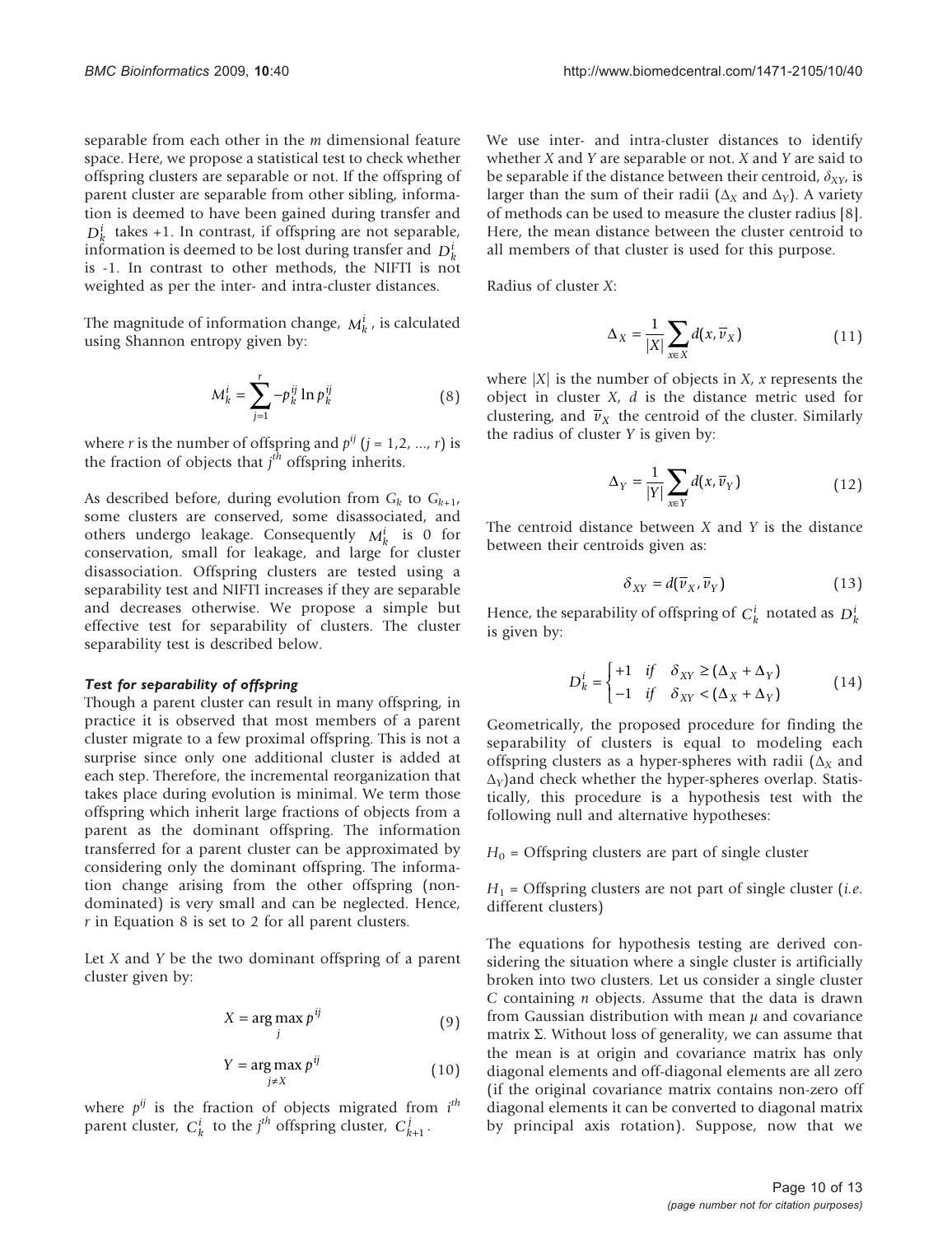partition C into two clusters (offspring), we can reject the null hypothesis using the distribution functions of both centroid distance and radii of offspring clusters. There are two cases:

1. Same variance in all dimensions i.e.

$$
\Sigma = \begin{vmatrix} \sigma_1^2 & 0 & \dots & 0 \\ 0 & \sigma_2^2 & \dots & 0 \\ \vdots & \vdots & \ddots & \vdots \\ 0 & 0 & \dots & \sigma_m^2 \end{vmatrix}
$$

and  $\sigma_1^2 = \sigma_2^2 = ... = \sigma_m^2$ .

2. The  $\sigma_{2i}$ s of Σ are different.

We derive the equations for proposed test of separability of offspring for case 1 and show how it can be extended to case 2.

Case 1

Geometrically, this means that the cluster of objects form a spheroid in m-dimensional space. Application of any clustering algorithm to partition this cluster into two offspring results in optimal (based on the objective function used for clustering) partition. If we know the analytical solution for that optimal partitioning, we could determine the distribution functions for centroid distance and radii of clusters. Lacking the analytical solution for the optimal partitioning, we cannot derive the actual sampling distributions. However, approximate estimates can be obtained by considering the suboptimal partition provided by a hyperplane through the centroid of parent cluster [\[26](#page-12-0)]. This hyperplane approximation is schematically described in Figure 15 for two dimensional data. The data contains 1000 samples drawn from 2 dimensional Gaussian distribution with mean at origin and covariance matrix [1 0;0 1]. k-means clustering algorithm is used to generate the two partitions.

Because of the hyperplane, the centroids for individual offspring clusters will be same as centroid of original parent cluster except in one dimension (the dimension ⊥ to hyperplane). Let the dimension  $\perp$  to hyperplane is denoted as f. Then f follows half-normal distribution with mean  $\sqrt{2 / \pi \sigma}$  (Figure 15). So, the centroid distance between the two offspring is  $2\sqrt{2}/\pi\sigma$ . Considering the sample size,  $n$ , the squared centroid distance between the two offspring cluster follows Gaussian distribution with mean as  $((n-1)/n)8/\pi\sigma^2$  and variance  $2((n-1)/n^2)(64/\pi^2)\sigma^4$ . The squared radius of cluster  $\Delta^2$ also follows a Gaussian distribution with mean  $((m-2)/$  $\pi$ ) $\sigma^2$  and variance 4((m- 8)/ $\pi^2$ ) $\sigma^4$  [[26](#page-12-0)].





Artificial partitioning of natural cluster. A single natural cluster drawn from Gaussian distribution with mean at origin and identity covariance matrix. k-means clustering partitions this single cluster into two clusters separated by hyperplane.

Now consider the Equation 14 for testing the separability of offspring clusters.

$$
\delta_{XY} \geq (\Delta_X + \Delta_Y) \tag{15}
$$

Squaring both sides

$$
\delta_{XY}^2 \ge (\Delta_X + \Delta_Y)^2 \tag{16}
$$

Since the clusters are separated by a hyperplane passing through the origin, the two offspring clusters approximately contain same number of samples and hence ( $\Delta_X \approx$  $\Delta_Y = \Delta$ ).

Hence the test of separability of offspring clusters reduces to

$$
\delta^2 \ge 4 \times \Delta^2 \tag{17}
$$

where the subscripts  $X$  and  $Y$  have been removed for convenience. Hence, the offspring clusters are deemed to be separable if

$$
h \ge 0 \tag{18}
$$

where  $h = \delta^2 - 4 \times \Delta^2$ 

Using the distributions for  $\delta^2$  and  $\Delta^2$  derived above the distribution for above equations can be obtained. This distribution refers to the null distribution for the proposed hypothesis test as this derivation is through artificial portioning of a single cluster. Hence, the null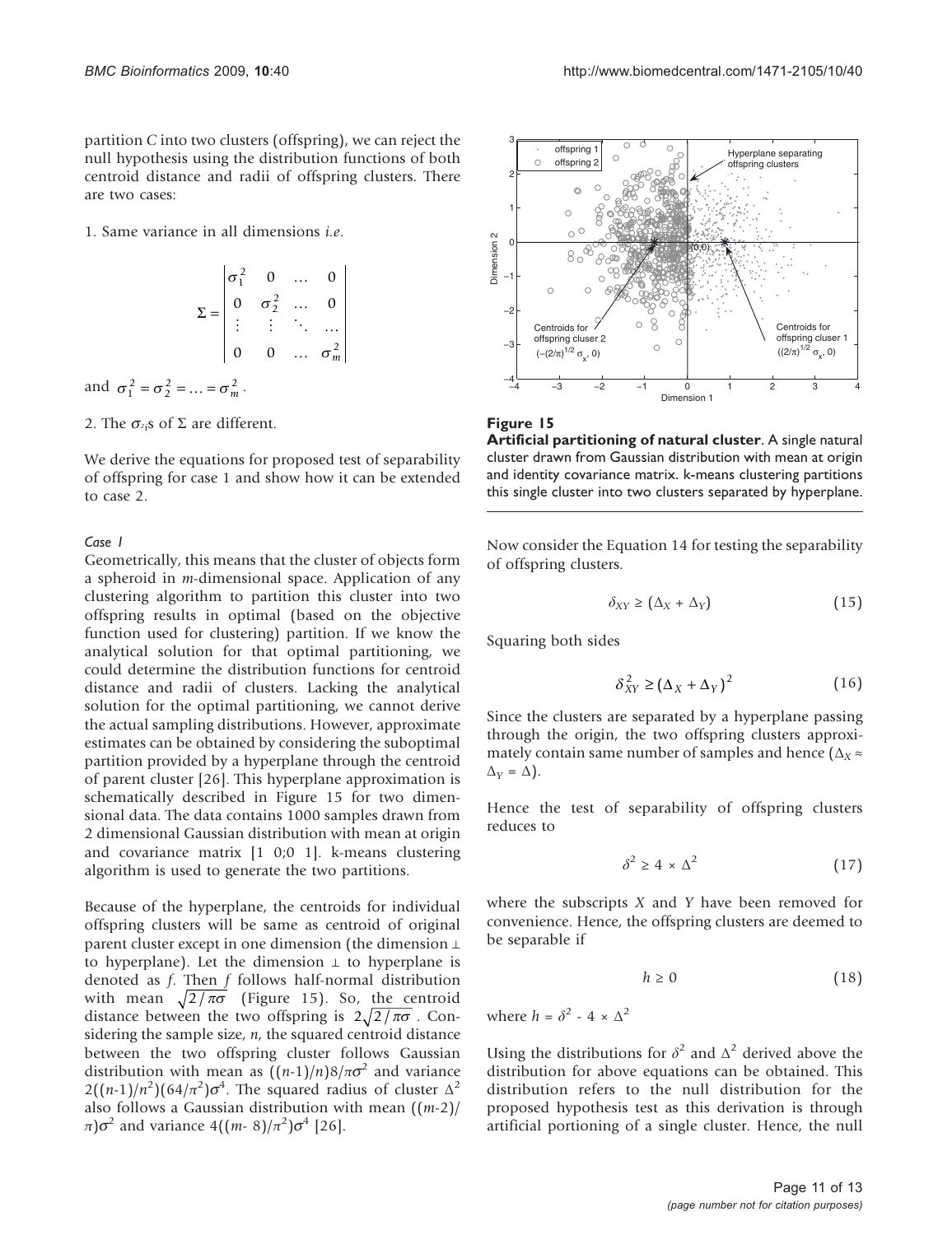| Sample size(n) | $m = 2$       | $m = 3$          | $m = 4$          | $m = 5$           |
|----------------|---------------|------------------|------------------|-------------------|
| 25             | 0.0068(0.199) | 8.53E-7 (0.021)  | 2.99E-II (0.001) | $6.66E-16(0.002)$ |
| 50             | 84E-4 (0.008) | 2.44E-12 (0.002) | 0(0)             | 0(0)              |
| 100            | 1.81E-7 (0)   | 0(0)             | 0(0)             | 0(0)              |

<span id="page-11-0"></span>Table 1: False discovery rate of cluster separability test

hypothesis can be rejected considering the distribution of above equation. Since, both  $\delta^2$  and  $\Delta^2$  follows Gaussian distribution, h follows a Gaussian distribution

with mean as  $4 \frac{(n-1)}{4} (4$  $\frac{(n-1)}{4}(4/\pi-m)\sigma^2$  and variance  $\frac{2}{n} \left( \frac{64}{\pi^2} + 8 \left( m - 8 / \pi^2 \right) \right) \sigma^4$ L  $\overline{\phantom{a}}$  $\left(\pi^2\right)\right]$   $\sigma^4$ .

The false discovery rate for rejecting the single cluster hypothesis can be calculated using the distribution of h. The false discovery rate is the probability of  $h > 0$ . The false discovery rate indicates the probability that a offspring of a single parent cluster are incorrectly deemed as two separable clusters. Table 1 shows the false discovery rate for different sample sizes, n, and number of dimensions, m. The values given in parenthesis are the false discovery rates obtained by computational study with 1000 datasets with mean at origin and  $\sigma^2 = 2$ . The false discovery rates are very low even for small samples sizes. It clearly shows that the proposed cluster separability test able to correctly identify the artificial break of natural clusters. When a natural clusters is artificially broken, NIFTI decreases. So, selecting a partition with highest NIFTI gives number of natural clusters in the data.

Case 2

Geometrically this means that the cluster form a ellipsoid in m-dimensional space. An Analytical solution is difficult for this case. However, it is possible to show that  $\delta^2$  -  $4\Delta^2 \ge 0$  for many situations. Assuming that the hyperplane separating the two offspring cluster is ⊥ to the dimension of largest variance, the  $\delta^2$  is given by:  $8/\pi\sigma_{max}^2$ . Similarly,  $\Delta^2$  is given  $\sum_{i=1, i \neq j}^{m} \sigma_i^2 + (1 - 2 / \pi) \sigma_{max}^2$  $\sum_{i=1,i\neq j}^{m}\sigma_{i}^{2}+(1-2/\pi)\sigma_{max}^{2}$  where j corresponds to the dimension of largest variance. Hence, the separability test  $\delta^2$ -4 $\Delta^2$  is given by:  $4\sigma_{max}^2[4/\pi-1]-\sum_{i=1,i\neq j}^m \sigma_i^2$ . This means the artificial partition of single cluster is detected by proposed separability criteria whenever the sum of variances in all directions (except the variance of largest direction) has value at least  $0.275 \times \sigma_{max}^2$ . Since this criteria is satisfied in most of the cases, the proposed

test for separability works well even in this case. To check the performance of proposed separability test, we generated 1000 random datasets with 1000 samples each in 3-dimensional space with the largest variance as  $\sigma_{max}^2$  = 3 and other variances are 0.75. In all the datasets the proposed method correctly identified the partition of a single cluster.

# Authors' contributions

Both SJ and RS contributed to the concept and methodology development. SJ implemented the methodology and conducted the data analysis and biological interpretation. RS supervised the study and assisted in implementation. SJ drafted the manuscript. Both authors read and approved the final manuscript.

# Additional material

#### Additional File 1

Scores plot of k-means results for Yeast cell-cycle dataset. The first two PCs capture 65% variance. All the five clusters are homogenous and distinct. Click here for file [http://www.biomedcentral.com/content/supplementary/1471- 2105-10-40-S1.png]

#### Additional File 2

Supplementary Material. Comparison of methods for finding number of clusters using artificial datasets. Click here for file [http://www.biomedcentral.com/content/supplementary/1471- 2105-10-40-S2.doc]

#### Acknowledgements

This work was supported by a grant from the National University of Singapore.

#### References

- Eisen MB, Spellman PT, Brown PO and Botstein D: [Cluster analysis](http://www.ncbi.nlm.nih.gov/pubmed/9843981?dopt=Abstract) [and display of genome-wide expression patterns.](http://www.ncbi.nlm.nih.gov/pubmed/9843981?dopt=Abstract) Proc Nat<br>Acad Sci USA 1998, 95:14863–14868.
- 2. Tavazoie S, Huges JD, Campbell MJ, Cho RJ and Church GM: [Systematic determination of genetic network architecture.](http://www.ncbi.nlm.nih.gov/pubmed/10391217?dopt=Abstract) Nature Genetics 1999, 22:281–285.
- 3. Tamayo P, Slonim D, Mesirov J, Zhu Q, Kitareewan S, Dmitrovsky E, Lander ES and Golub TR: [Interpreting patterns of gene](http://www.ncbi.nlm.nih.gov/pubmed/10077610?dopt=Abstract) expression with self-organizing maps: methods and applica-<br>[tion to hematopoietic differentiation.](http://www.ncbi.nlm.nih.gov/pubmed/10077610?dopt=Abstract) Proc Nat Acad Sci U S A 1999, 96(6):2907–2912.
- 4. Yeung KY, Fraley C, Murua A, Raftery AE and Ruzzo WL: [Model](http://www.ncbi.nlm.nih.gov/pubmed/11673243?dopt=Abstract)[based clustering and data transformations for gene expres](http://www.ncbi.nlm.nih.gov/pubmed/11673243?dopt=Abstract)[sion data.](http://www.ncbi.nlm.nih.gov/pubmed/11673243?dopt=Abstract) Bioinformatics 2001, 17:977–987.
- 5. Dembele D and Kastner P: [Fuzzy C-means method for](http://www.ncbi.nlm.nih.gov/pubmed/12761060?dopt=Abstract) [clustering microarray data.](http://www.ncbi.nlm.nih.gov/pubmed/12761060?dopt=Abstract) Bioinformatics 2003, 19:973–980.